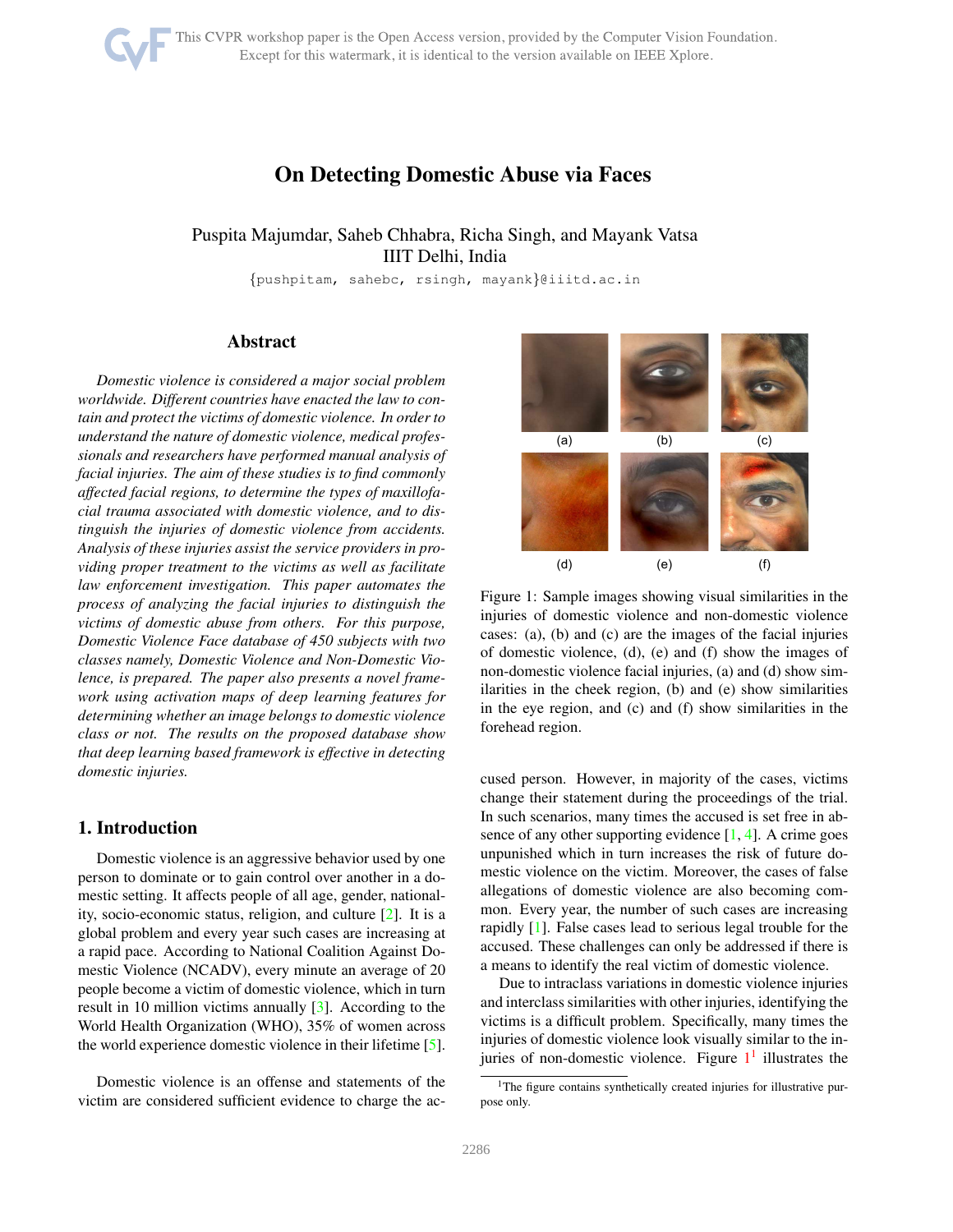<span id="page-1-1"></span><span id="page-1-0"></span>

Figure 2: Distribution of injuries in facial images during domestic violence [\[11\]](#page-5-5). Red region represents the most affected region. Green and yellow regions are less susceptible than the red region.

similarities in the injuries of domestic violence and nondomestic violence. In medical literature, research has been conducted on analyzing the facial injuries of the victims of domestic violence  $[8, 9, 12, 15, 19]$  $[8, 9, 12, 15, 19]$  $[8, 9, 12, 15, 19]$  $[8, 9, 12, 15, 19]$  $[8, 9, 12, 15, 19]$  $[8, 9, 12, 15, 19]$  $[8, 9, 12, 15, 19]$  $[8, 9, 12, 15, 19]$ . As illustrated in Figure [2,](#page-1-0) it is found that the middle third of the face is mostly affected (68.64%), followed by lower third (18.64%) and upper third  $(12.71\%)$  [\[11\]](#page-5-5). All these studies are observational (manual) and require an expert's help. The manual process is time-consuming, require physical labor, and nonscalable. Therefore, an automated system to analyze and classify injuries (into domestic and non-domestic classes) is essential in helping service providers for treatment and law enforcement agencies in investigation.

With the advancement of deep learning and machine learning techniques, the area of biometrics has reached a new level of success, especially in facial analysis and recognition [\[20\]](#page-5-11). These advanced techniques can be used to detect the cases of domestic violence by analyzing face images. Currently, there is no automated system to detect the victims of domestic violence. Discriminative features in battered face images of the victims can be used by the classification algorithms to distinguish them from other faces. However, a solution is always encompassed with multiple challenges. Following are some of the scenarios that make the problem difficult:

- 1. During a violence, facial features get heavily affected by the injuries. Automatic face detection becomes difficult in the presence of injured facial features.
- 2. Injuries during accidents and sports like boxing are similar to the injuries of domestic violence (i.e., interclass similarities).
- 3. Identifying discriminative features of domestic violence may have large intraclass variations.

#### 1.1. Related Work

In the literature, researchers have studied and analyzed the injuries caused by domestic violence. These studies are primarily observational (manual) and the aim of these studies is to find the commonly affected parts of the face by domestic violence. The studies also focus on the analysis of the type of facial fractures associated with domestic violence. For instance, Goulart et al. [\[9\]](#page-5-7) have studied the abnormalities of maxillofacial injuries caused by interpersonal violence and noted that interpersonal violence results in a higher rate of facial fractures. Therefore, domestic violence is called as interpersonal violence as well. The pattern of oral maxillofacial trauma caused by domestic violence is studied by Ferreira et al. [\[8\]](#page-5-6). According to the study, domestic violence is identified as a factor for the fracture of jaw bone, bruises on face, and injury of tooth-supporting structure. Lee [\[12\]](#page-5-8) has observed that jawbone and cheekbone are commonly fractured by domestic violence. In some studies, the association between alcohol and domestic violence is established. For this purpose, OMeara et al. [\[15\]](#page-5-9) have studied the increase in the severity of facial fractures with alcohol and interpersonal violence. Apart from these studies, a recent study focuses on differentiating facial injuries of domestic violence and accidents [\[19\]](#page-5-10). The authors observed that the injuries of ear, nose, upper and lower jaw point indicate a criminal violence.

#### 1.2. Research Contributions

To the best of our knowledge, there is no automated system to detect or to classify the victims of domestic violence. This paper attempts to automate the process of analyzing facial injuries for identifying the victims of domestic violence. For this purpose, Detection of Domestic Violence (DDV) framework is proposed to learn the discriminative features by paying attention to the injured regions of the facial image. Key contributions of this research are:

- 1. Proposing a novel Domestic Violence Face (DVF) database of 450 subjects with two classes namely, Domestic Violence (DV) and Non-Domestic Violence (NDV).
- 2. Proposing DDV framework to distinguish faces of the victims of domestic violence from others.

#### 2. Domestic Violence Face (DVF) Database

The main challenge of this research is the creation of a database to address the problem of identifying the victims of domestic violence. Majority of the times the face images are not available, thereby making it difficult to find the images of the victims. To prepare the DVF database we collect the images from Internet, specifically from news articles, and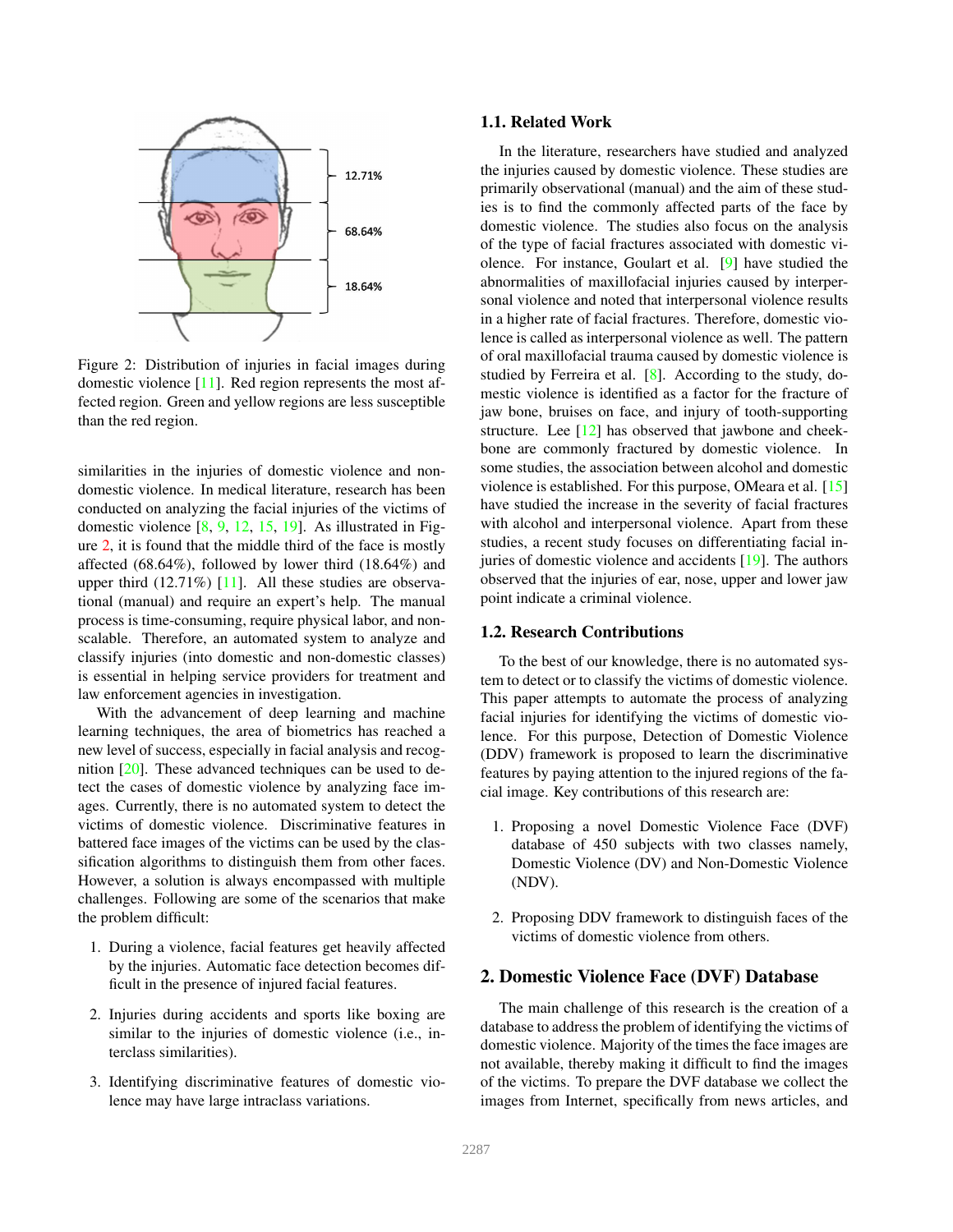<span id="page-2-3"></span><span id="page-2-1"></span>Table 1: Description of the proposed DVF database.

|                              |                      | No. of Images |
|------------------------------|----------------------|---------------|
| <b>Domestic Violence</b>     | <b>Injured Faces</b> | 150           |
|                              | <b>Injured Faces</b> | 85            |
| <b>Non-Domestic Violence</b> | <b>Normal</b>        | 130           |
|                              | <b>Others</b>        | 85            |
| Total                        |                      |               |

social media<sup>[2](#page-2-0)</sup>. The proposed DVF database consists of 450 images with one image per subject. The database contains two classes namely, 1) Domestic Violence (DV) with 150 images and 2) Non-domestic violence with 300 images. The details of both the classes are discussed below and Table [1](#page-2-1) presents the summary of the database.

#### 2.1. Domestic Violence (DV)

DV class contains the images of real victims of domestic violence. Images of the victims published in news or in social media are taken to create the database. It also includes images of the celebrities with domestic violence makeup to increase awareness about the offense. Majority of the images are frontal with few non-frontal images. While in majority of cases, eye regions are badly affected by domestic violence, bruises and swellings are also common in the injuries of domestic violence. According to Sheridan et al. [\[17\]](#page-5-12), the most commonly wounded part is the middle third part of the face. As 90% of the population is right-handed, therefore mostly the left side of the face is more injured as compared to the right side. Victims often turn right for avoiding hits [\[6\]](#page-5-13) that result in hurting left part of the face in most of the cases. This phenomena is also observed in the proposed database.

#### 2.2. Non-Domestic Violence (NDV)

As shown in Figure [3,](#page-2-2) bruises and swellings are common in sports such as boxing and wrestling. These injuries look visually similar to the injuries of domestic violence. Some diseases such as chicken pox, measles, and vitiligo change the appearance of the face. Use of illicit drug also affect the facial features to a great extent and long-term usage cause skin sores and scars [\[22\]](#page-6-0). Further, scars, marks and tattoos also change the facial appearance. For correct classification of the victims, the algorithms must be robust to handle such changes in facial features. For this reason, NDV class is created to incorporate multiple variations in faces. This class contains faces with non-domestic violence injuries, faces with diseases, tattoos, face packs, dirty face images, and drug abuse faces. Some clean face images in a controlled and uncontrolled environment are also included.

<span id="page-2-2"></span>

Figure 3: Sample images from the DVF database: (a) samples of domestic violence injuries and (b) samples of nondomestic violence injuries. Facial injuries (eye, cheek and forehead) show visible similarities in domestic and nondomestic violence.

To create NDV class, images are download from the Internet and taken from CMU-MultiPIE [\[10\]](#page-5-14) and CelebA [\[13\]](#page-5-15) databases. These variations can help to evaluate the robustness of the algorithms in different challenging scenarios.

# 3. Framework for Detection of Domestic Violence (DDV)

For distinguishing domestic and non-domestic violence victims, facial features are required to be learned from the injured regions. For this purpose, a deep-learning based framework is proposed to learn the discriminative features from the injured regions of the face image and identify the victims of domestic violence. As shown in Figure [4,](#page-3-0) the DDV framework uses class activation maps that provide weights to the features learned from the injured regions. In the proposed DDV framework, VGGFace model [\[16\]](#page-5-16) is fine tuned over the DVF dataset and corresponding class activation maps are generated.

Feature Extraction and Class Activation Map: Let F be the set of feature map of last convolutional layer and  $F_k(x, y)$  represent the value of the  $k^{th}$  feature map at spatial location  $(x, y)$ . Let C be the class set with two classes namely  $\{D, N\}$ . The aim is to generate the class activation map M using feature map F. Mathematically it is represented as:

$$
\mathbf{M} = f(\mathbf{F}) \tag{1}
$$

where,  $f(.)$  is a function to generate class activation map M from feature map  $\bf{F}$ . To generate  $\bf{M}$ , global average pooling is first applied on the last convolutional layer representing feature map set F. The output of the global average pooling is the scalar value  $P_k$  corresponding to each feature map  $\mathbf{F}_k$ . Mathematically, it is written as:

$$
P_k = \frac{1}{xy} \sum_{x,y} F_k(x,y) \tag{2}
$$

<span id="page-2-0"></span><sup>&</sup>lt;sup>2</sup>The URLs to these images will be released to the research community as a part of the research efforts.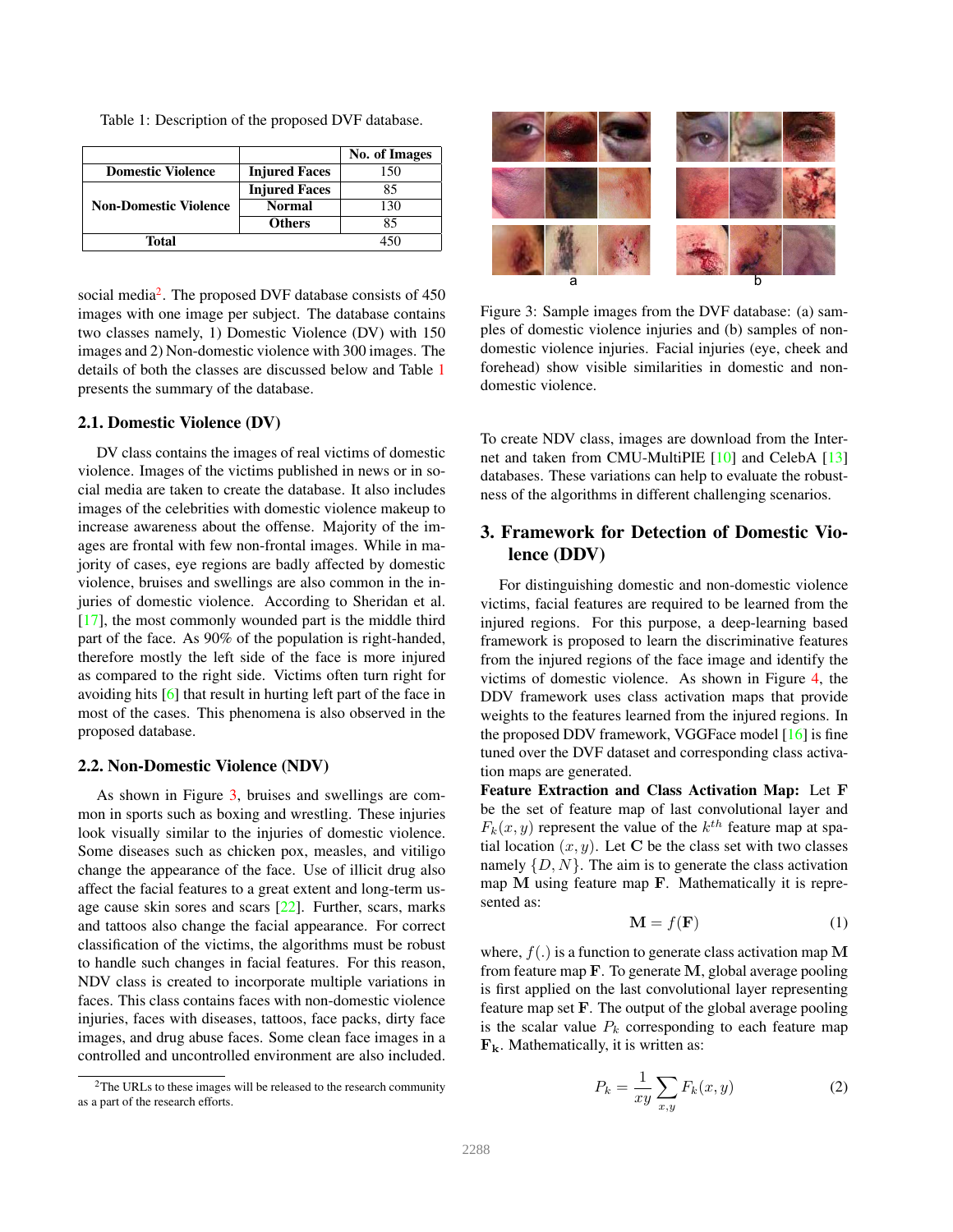<span id="page-3-1"></span><span id="page-3-0"></span>

Figure 4: (a-b) illustrates the block diagram of the proposed framework. (a) shows the architecture of VGGFace model. The model is fine-tuned over DVF database and weights are learned for classification. (b) illustrates the generation of class activation maps corresponding to each class.

Once the output from the global average pooling is obtained, the weights W of the fully connected Softmax layer learned during training is used. As mentioned in [\[23\]](#page-6-1), the best representation for generating class activation map is the weighted sum of the individual feature map. Therefore, class activation map  $(M)$  corresponding to image of class  $\{D, N\}$  is represented as:

$$
M_D = \sum_k w_{k,D} \mathbf{F_k} \quad \forall k \tag{3}
$$

$$
M_N = \sum_k w_{k,N} \mathbf{F_k} \quad \forall k \tag{4}
$$

where, the  $w_{k,D}$  and  $w_{k,N}$  represent the weights learned for  $k^{th}$  feature map corresponding to class D and N respectively.

Classification: In order to classify the learned features into class  $\{D, N\}$ , the output of global pooling layer  $P_k$  is given as input to the Softmax layer.

$$
S_D = \sum_k w_{k,D}, P_k \tag{5}
$$

$$
S_N = \sum_k w_{k,N}, P_k \tag{6}
$$

The output of the Softmax for class *C* is represented as:

$$
S_C = \frac{e^X}{\sum_{C \in \{D, N\}} e^{X_C}} \tag{7}
$$

where,  $X \in \{S_D, S_N\}$  and  $S_C$  represents the output of the Softmax for class *C*.

### 4. Experiments and Results

Viola-Jones face detector  $[21]$  is applied to all the images to segment the facial region. The detector failed to detect 91 images which are cropped manually for further processing. For experimental evaluation, the DVF database is partitioned into training and testing sets with 60% images in training and 40% images in the testing set corresponding to each class. This results in a total of 270 images in training set and 180 images in testing set. Experiments are performed with five times repeated random sub-sampling for training and testing partitioning. Further, experiments are performed on Tensorflow with Nvidia GTX 1080Ti GPU and Intel Core i7-8700 CPU with 64 GB of RAM.

#### 4.1. Baseline Performance

To evaluate the baseline performance on the DVF database, two deep learning models, VGGFace [\[16\]](#page-5-16), VGG16 [\[18\]](#page-5-18), and two handcrafted feature extraction algorithms, Local Binary Pattern (LBP) [\[14\]](#page-5-19) and Histogram of Oriented Gradient (HOG) [\[7\]](#page-5-20) are used. Features extracted using LBP, HOG, pre-trained VGGFace, and pre-trained VGG16 are used to train four different classifiers: Support Vector Machine (SVM), K-Nearest Neighbor (K-NN), Naive Bayes (NB), and Random Decision Forest (RDF). Results and confusion matrix of the baseline algorithms are shown in Table [2](#page-4-0) and Table [3,](#page-5-21) respectively. Table [2](#page-4-0) shows that VGGFace descriptor with SVM outperforms existing baseline algorithms. Receiver Operating Characteristic (ROC) curves of the handcrafted feature extractors corresponding to all the classifiers are shown in Figure [5a.](#page-4-1) Figure [5b](#page-4-1) shows the ROC curves of the pre-trained deep CNN models and the proposed framework with class activation maps. Confusion matrix shown in Table [3](#page-5-21) indicates that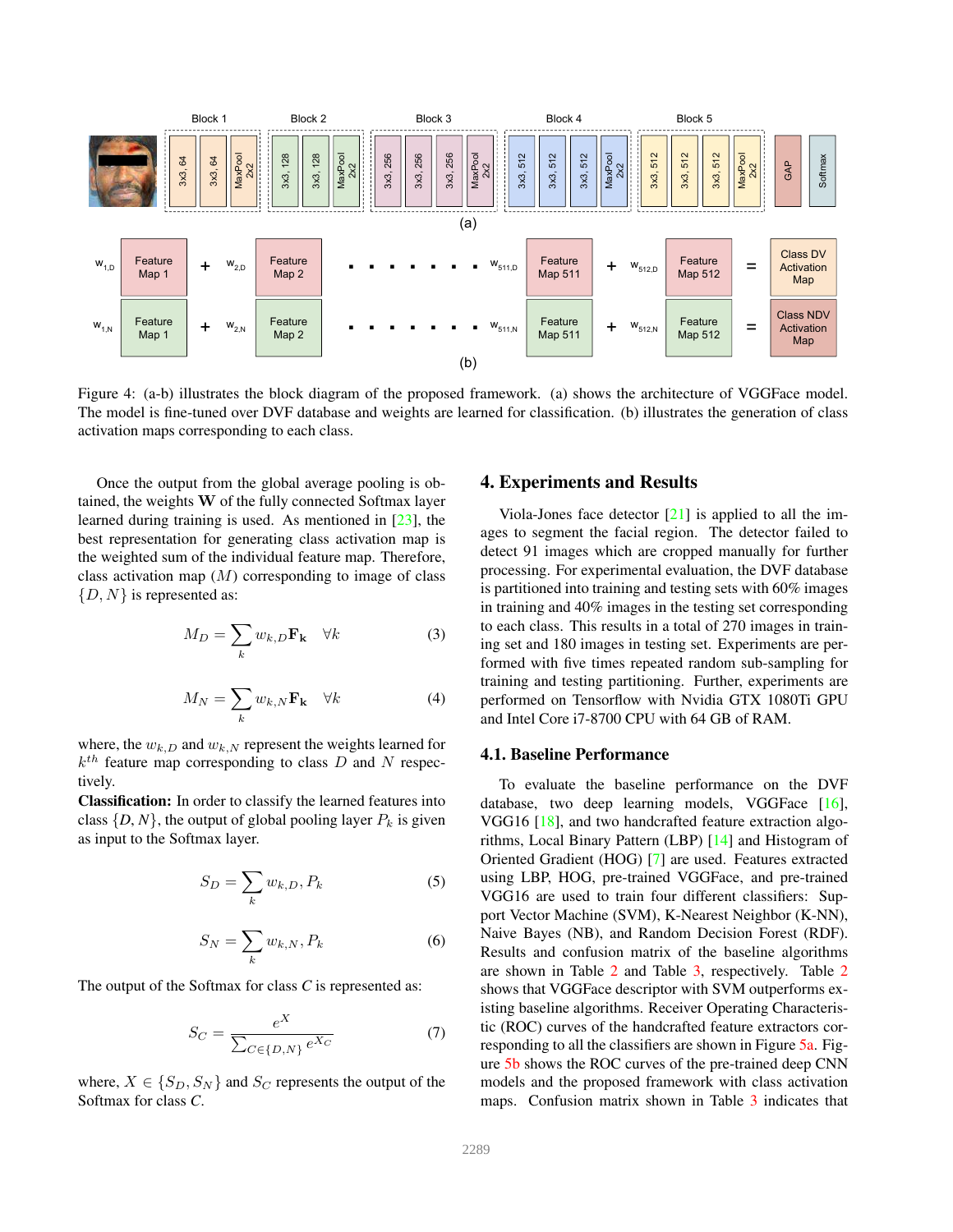<span id="page-4-1"></span>

(a) LBP and HOG with four different classifiers.

(b) Pretrained VGG16, VGGFace and proposed framework.

Figure 5: ROC curves showing the performance of the baseline algorithms and proposed DDV framework on the DVF database.

| <b>Feature</b> | <b>Classifier</b>    | <b>Accuracy @ EER</b> |
|----------------|----------------------|-----------------------|
| <b>LBP</b>     | <b>SVM</b>           | 56.42                 |
|                | NB                   | 54.00                 |
|                | <b>RDF</b>           | 56.75                 |
|                | <b>KNN</b>           | 58.67                 |
| <b>HOG</b>     | <b>SVM</b>           | 64.33                 |
|                | NB                   | 64.42                 |
|                | RDF                  | 63.75                 |
|                | <b>KNN</b>           | 66.08                 |
| VGG16          | <b>SVM</b>           | 70.00                 |
|                | NB                   | 53.92                 |
|                | <b>RDF</b>           | 59.67                 |
|                | <b>KNN</b>           | 60.33                 |
| VGGFace        | <b>SVM</b>           | 77.00                 |
|                | NB                   | 73.67                 |
|                | <b>RDF</b>           | 70.50                 |
|                | <b>KNN</b>           | 73.25                 |
|                | <b>DDV Framework</b> | 80.00                 |

<span id="page-4-0"></span>Table 2: Classification accuracy (%) of the baseline and proposed framework

False Reject Rate (FRR) is high for all the cases. High FRR is an indication of the misclassification of large number of samples of the DV class as NDV class. For instance, 80% samples pertaining to domestic violence class are misclassified as non-domestic violence using LBP-RDF. The reason behind the misclassification is the inability of the algorithms in distinguishing the discriminative features among the images of the two classes.

# 4.2. Performance Evaluation of the Proposed Framework

In order to evaluate the performance of the proposed framework on the DVF database, VGGFace model is finetuned. ROC curves of the proposed framework, pre-trained VGGFace, and VGG16 model are shown in Figure [5b.](#page-4-1) The accuracies of the baseline algorithms and the proposed framework at Equal Error Rate (EER) are shown in Table [2.](#page-4-0) The proposed framework shows 3% improvement over the best performing baseline algorithm, i.e. pre-trained VGGFace-SVM. Further, confusion matrix of VGGFace is compared with the proposed framework in Table [4.](#page-5-22) The proposed framework shows lower FRR compared to the VGGFace-SVM. The improvement in overall performance of the proposed algorithm can be attributed to the class activation maps computed using deep learning models which helps in distinguishing DV and NDV classes.

## 5. Conclusion

Domestic violence is a social problem and automatically classifying such injuries from non-domestic violence injuries help in specialized treatments and law enforcement investigations. With the goal of "Artificial Intelligence for Social Cause", this paper introduces Domestic Violence Face database and a deep learning framework for detecting such injuries. Experiments are performed with multiple feature descriptors and classifiers, and the results show the ad-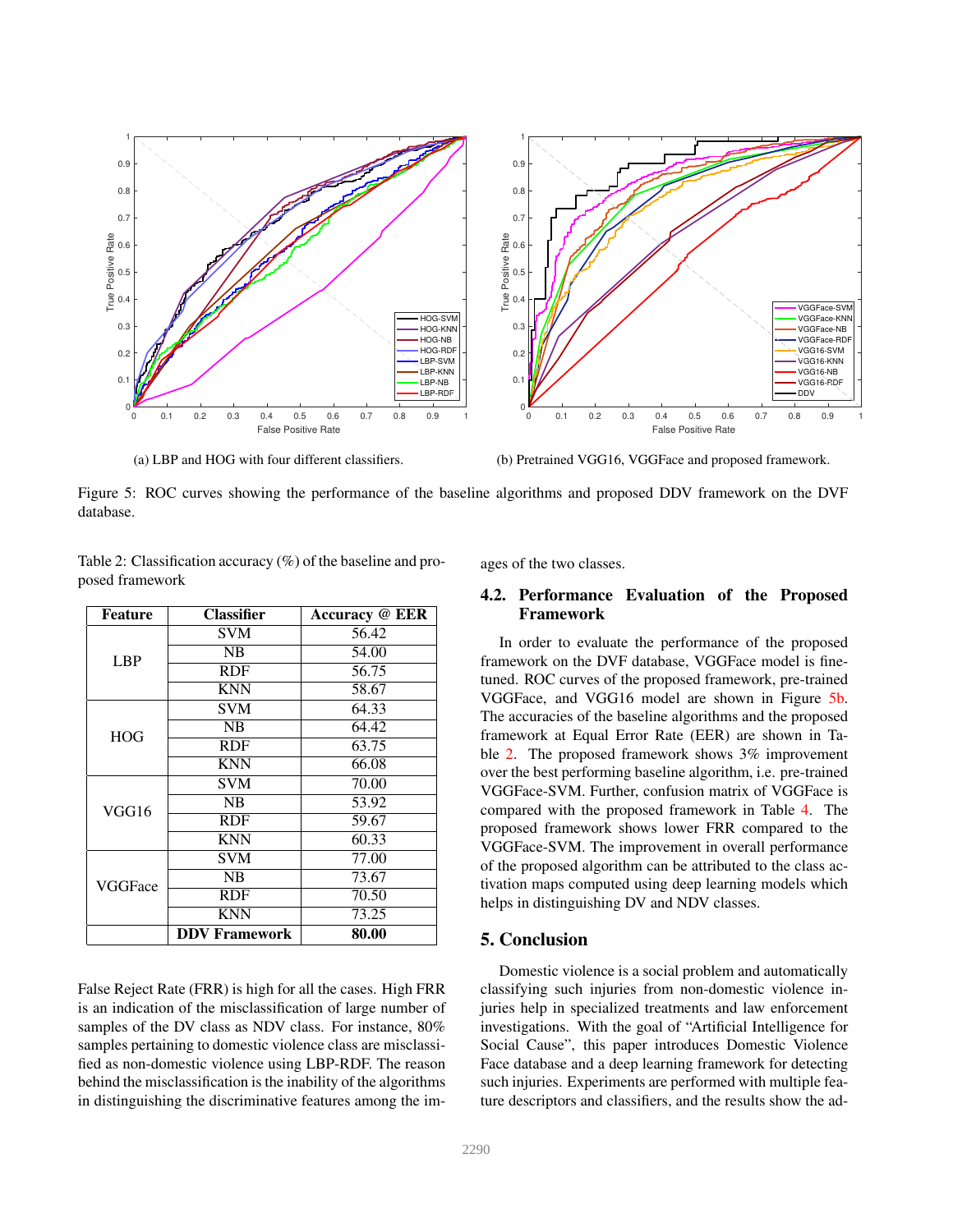<span id="page-5-21"></span>

|                               | <b>Algorithm</b> |            |      | <b>SVM</b> |       | <b>Naive Bayes</b> |      | <b>RDF</b> |      | <b>KNN</b> |
|-------------------------------|------------------|------------|------|------------|-------|--------------------|------|------------|------|------------|
| <b>Ground</b><br><b>Truth</b> |                  |            | DV   | <b>NDV</b> | DV    | <b>NDV</b>         | DV   | <b>NDV</b> | DV   | <b>NDV</b> |
|                               | <b>LBP</b>       | DV         | 45   | 55         | 48.3  | 51.7               | 20   | 80         | 15   | 85         |
|                               |                  | <b>NDV</b> | 27.5 | 72.5       | 34.17 | 65.83              | 10   | 90         | 8.3  | 91.7       |
|                               | <b>HOG</b>       | DV         | 51.7 | 48.3       | 55    | 45                 | 31.7 | 68.3       | 23.3 | 76.7       |
|                               |                  | <b>NDV</b> | 19.1 | 80.9       | 21.6  | 78.4               | 7.5  | 92.5       | 2.5  | 97.5       |
|                               | <b>VGGFace</b>   | DV         | 68.3 | 31.7       | 76.7  | 23.3               | 38.3 | 61.7       | 80   | 20         |
|                               |                  | <b>NDV</b> | 12.5 | 87.5       | 26.7  | 73.3               | 5.8  | 94.2       | 25   | 75         |
|                               | VGG16            | DV         | 51.7 | 48.3       | 43.3  | 56.7               | 25   | 75         | 36.7 | 63.3       |
|                               |                  | <b>NDV</b> | 19.2 | 80.8       | 20    | 80                 | 5.8  | 94.2       | 13.3 | 86.7       |

Table 3: Confusion matrix (%) of baseline algorithms on the DVF database.

<span id="page-5-22"></span>Table 4: Confusion matrix (%) of VGGFace-SVM and the proposed framework.

|                 | <b>Algorithm</b>     |            | <b>Predicted</b> |            |  |  |  |
|-----------------|----------------------|------------|------------------|------------|--|--|--|
| Ground<br>Truth |                      |            | DV               | <b>NDV</b> |  |  |  |
|                 | <b>VGGFace-SVM</b>   | DV         | 68.3             | 31.37      |  |  |  |
|                 |                      | <b>NDV</b> | 12.5             | 87.5       |  |  |  |
|                 | <b>DDV</b> Framework | DV         | 73.33            | 26.67      |  |  |  |
|                 |                      | NDV        | 9.17             | 90.83      |  |  |  |

vantages of the proposed algorithm, specifically in reducing false reject cases. In future, we plan to extend the database and improve the domestic violence classification algorithm.

## 6. Acknowledgement

This research is partly supported by the Infosys Center of Artificial Intelligence, IIIT Delhi, India.

# References

- <span id="page-5-3"></span>[1] Being Falsely Accused of Domestic Violence. [http://www.separateddads.co.uk/](http://www.separateddads.co.uk/falsely-accused-domestic-violence.html)
- <span id="page-5-0"></span>[falsely-accused-domestic-violence.html](http://www.separateddads.co.uk/falsely-accused-domestic-violence.html). [1](#page-0-2) [2] Domestic violence issues. [https://tinyurl.com/](https://tinyurl.com/ycgxpnnk) [ycgxpnnk](https://tinyurl.com/ycgxpnnk). [1](#page-0-2)
- <span id="page-5-1"></span>[3] Statistics. <https://ncadv.org/statistics>. [1](#page-0-2)
- <span id="page-5-4"></span>[4] The Recanting Victim and Domestic Violence. [https://](https://tinyurl.com/yaj8jdqo) [tinyurl.com/yaj8jdqo](https://tinyurl.com/yaj8jdqo). [1](#page-0-2)
- <span id="page-5-2"></span>[5] Violence against women. [http://www.who.int/](http://www.who.int/mediacentre/factsheets/fs239/en/) [mediacentre/factsheets/fs239/en/](http://www.who.int/mediacentre/factsheets/fs239/en/). [1](#page-0-2)
- <span id="page-5-13"></span>[6] C. Anyanechi. Mandibular fractures associated with domestic violence in calabar, nigéria. *Ghana Medical Journal*, 44(4), 2010. [3](#page-2-3)
- <span id="page-5-20"></span>[7] N. Dalal and B. Triggs. Histograms of oriented gradients for human detection. In *IEEE Computer Society Conference on Computer Vision and Pattern Recognition*, volume 1, pages 886–893, 2005. [4](#page-3-1)
- <span id="page-5-6"></span>[8] M. C. Ferreira, A. M. Batista, F. d. O. Ferreira, M. L. Ramos-Jorge, and L. S. Marques. Pattern of oral–maxillofacial trauma stemming from interpersonal physical violence and

determinant factors. *Dental Traumatology*, 30(1):15–21, 2014. [2](#page-1-1)

- <span id="page-5-7"></span>[9] D. R. Goulart, L. do Amaral Colombo, M. De Moraes, and L. Asprino. What is expected from a facial trauma caused by violence? *Journal of Oral & Maxillofacial Research*, 5(4), 2014. [2](#page-1-1)
- <span id="page-5-14"></span>[10] R. Gross, I. Matthews, J. Cohn, T. Kanade, and S. Baker. Multi-pie. *Image and Vision Computing*, 28(5):807–813, 2010. [3](#page-2-3)
- <span id="page-5-5"></span>[11] B. T. Le, E. J. Dierks, B. A. Ueeck, L. D. Homer, and B. F. Potter. Maxillofacial injuries associated with domestic violence. *Journal of Oral and Maxillofacial Surgery*, 59(11):1277–1283, 2001. [2](#page-1-1)
- <span id="page-5-8"></span>[12] K. H. Lee. Interpersonal violence and facial fractures. *Journal of Oral and Maxillofacial Surgery*, 67(9):1878–1883, 2009. [2](#page-1-1)
- <span id="page-5-15"></span>[13] Z. Liu, P. Luo, X. Wang, and X. Tang. Deep learning face attributes in the wild. In *Proceedings of the IEEE International Conference on Computer Vision*, pages 3730–3738, 2015. [3](#page-2-3)
- <span id="page-5-19"></span>[14] T. Ojala, M. Pietikäinen, and D. Harwood. A comparative study of texture measures with classification based on featured distributions. *Pattern Recognition*, 29(1):51–59, 1996. [4](#page-3-1)
- <span id="page-5-9"></span>[15] C. OMeara, R. Witherspoon, N. Hapangama, and D. M. Hyam. Alcohol and interpersonal violence may increase the severity of facial fracture. *British Journal of Oral and Maxillofacial Surgery*, 50(1):36–40, 2012. [2](#page-1-1)
- <span id="page-5-16"></span>[16] O. M. Parkhi, A. Vedaldi, and A. Zisserman. Deep face recognition. In *British Machine Vision Conference*, 2015. [3,](#page-2-3) [4](#page-3-1)
- <span id="page-5-12"></span>[17] D. J. Sheridan and K. R. Nash. Acute injury patterns of intimate partner violence victims. *Trauma, Violence, & Abuse*, 8(3):281–289, 2007. [3](#page-2-3)
- <span id="page-5-18"></span>[18] K. Simonyan and A. Zisserman. Very deep convolutional networks for large-scale image recognition. *arXiv preprint arXiv:1409.1556*, 2014. [4](#page-3-1)
- <span id="page-5-10"></span>[19] V. Sterzik, D. Duckwitz, and M. Bohnert. Accident or crime? About the meaning of face injuries inflicted by blunt force. *Forensic Sciences Research*, 1(1):14–21, 2016. [2](#page-1-1)
- <span id="page-5-11"></span>[20] M. Vatsa, R. Singh, and A. Majumdar. *Deep Learning in Biometrics*. CRC Press, 2018. [2](#page-1-1)
- <span id="page-5-17"></span>[21] P. Viola and M. Jones. Rapid object detection using a boosted cascade of simple features. In *IEEE Computer Society Con-*